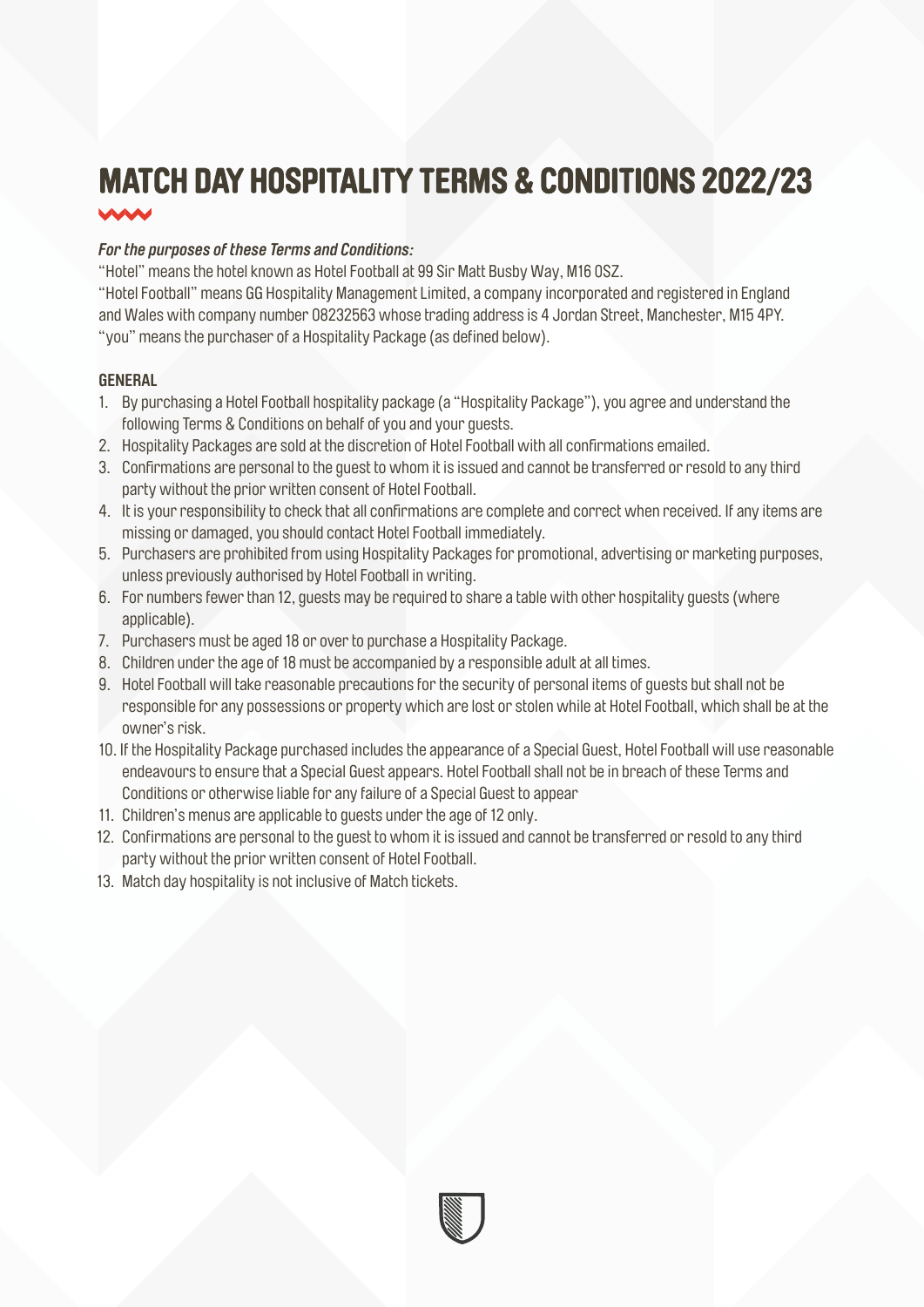#### **POSTPONEMENT, DELAY OR ALTERATION TO MATCH**

- 14. Payment is taken at the time of purchase and, subject to these Terms and Conditions, is non-refundable.
- 15. The Hospitality Package purchased is for the Manchester United home match specified (the "Match"). Manchester United home matches are subject to change and it is your responsibility to check whether the date or time of the Match has been altered.
- 16. In the event that the date or time of the Match is altered Hotel Football will not be liable for any costs incurred by you as a result of the alteration, including without limitation any travel or accommodation costs.
- 17. Subject to clause 19 below, if there are any changes to the date or time of the Match, your Hospitality Package will be valid for the revised date or time.
- 18. Subject to clause 19 below, in the event of the Match being: (a) permanently cancelled, or (b) postponed or delayed for a period of longer than 6 months, you shall be entitled to a full refund of the purchase price and neither you nor Hotel Football shall be in breach of these Terms and Conditions or otherwise liable for any such cancellation, postponement or delay.
- 19. If the date or time of the Match is altered, cancelled or postponed less than 12 hours prior to the original kick-off time, Hotel Football in its absolute discretion may elect to provide the Hospitality Package at the originally planned time, notwithstanding the fact that the Match does not commence until a later time or date (or at all).
- 20. In the event of Hotel Football making an election in accordance with clause 19 above, you shall not be entitled to any refund of the purchase price for the Hospitality Package.BEHAVIOUR
- 20. Hotel Football reserves its right to refuse entry to any person to, or remove any person from, the Hotel for any reason, including without limitation any person who:
- 1. is not in possession of a valid confirmation;
- 2. causes any damage to the Hotel;
- 3. treats Hotel Football's staff, contractors, service providers or any person within Hotel Football in a threatening or abusive manner;
- 4. fails to comply with the Hotel's anti-social behaviour policy, details of which can be found on the Hotel's website;
- 5. brings any food, drink or illegal substances onto the hotel premises;
- 6. wears any clothing or acts in any manner which, in the absolute discretion of Hotel Football, indicates that they support the away team at the Match;
- 7. is under the influence of drugs;
- 8. is prohibited (whether by law or otherwise) from attending any football ground;
- 9. smokes inside any part of the Hotel.
- 21. As the main purchaser you are responsible for the behaviour of your guests.
- 22. You shall be liable for the costs of cleaning, repairing or replacing any property damaged as a result of acts by you or your guests.
- 23. Hotel Football reserves the right to suspend or withdraw with no refund any Hospitality Packages purchased by any person who is convicted of a criminal offence in relation to the illegal sale of tickets.

# **FORCE MAJEURE**

24. Neither party shall be in breach of these Terms and Conditions nor liable for delay in performing, or failure to perform, any of its obligations under these Terms and Conditions if such delay or failure result from events, circumstances or causes beyond its reasonable control.

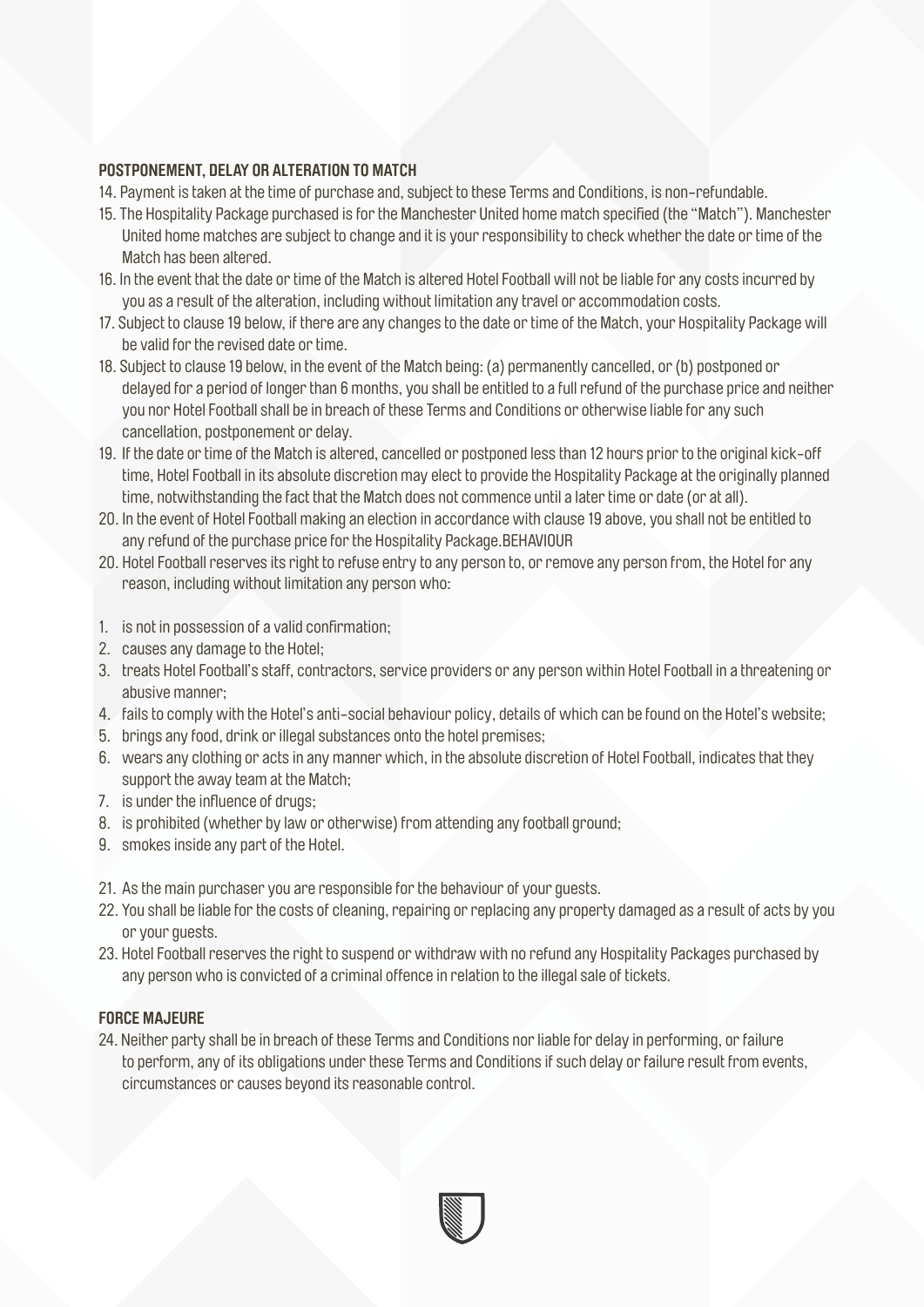# **LIMITATION OF LIABILITY**

25. Nothing in these Terms and Conditions shall limit or exclude Hotel Football's liability for:

(a) death or personal injury caused by its negligence, or the negligence of its employees, agents or subcontractors;

(b) fraud or fraudulent misrepresentation;

(c) breach of the terms implied by section 2 of the Supply of Goods and Services Act 1982 (title and quiet possession); or

(d) breach of the terms implied by sections 3, 4 and 5 of the Supply of Goods and Services Act 1982 (description, satisfactory quality, fitness for purpose and samples).

- 26. Subject to clause 25, Hotel Football shall under no circumstances whatever be liable to you, whether in contract, tort (including negligence), breach of statutory duty, or otherwise, for any loss of profit, or any indirect or consequential loss arising under or in connection with these Terms and Conditions.
- 27. Subject to clause 25, Hotel Football's total liability to you in respect of all other losses arising under or in connection with these Terms and Conditions, whether in contract, tort (including negligence), breach of statutory duty, or otherwise, shall in no circumstances exceed the purchase price of the Hospitality Package.

# **DATA PROTECTION**

- 28. All personal data provided to Hotel Football will be collected and stored in accordance with the Data Protection Act 1998.
- 29. All guests acknowledge that photographic images and video recordings may be taken of them and may be used for advertising and marketing purposes.

## **MISCELLANEOUS**

- 30. Hotel Football reserves the right to amend these Terms and Conditions from time to time, and shall publicise such changes on its website.
- 31. If any provision or part-provision of these Terms and Conditions is or becomes invalid, illegal or unenforceable, it shall be deemed modified to the minimum extent necessary to make it valid, legal and enforceable. If such modification is not possible, the relevant provision or part-provision shall be deemed deleted. Any modification to or deletion of a provision or part-provision under this clause shall not affect the validity and enforceability of the rest of the Terms and Conditions.
- 32. These Terms and Conditions, and any dispute or claim arising out of or in connection with them or their subject matter or formation, shall be governed by, and construed in accordance with the law of England and Wales. Each party irrevocably agrees that the courts of England and Wales shall have exclusive jurisdiction to settle any dispute or claim arising out of or in connection with these Terms and Conditions.